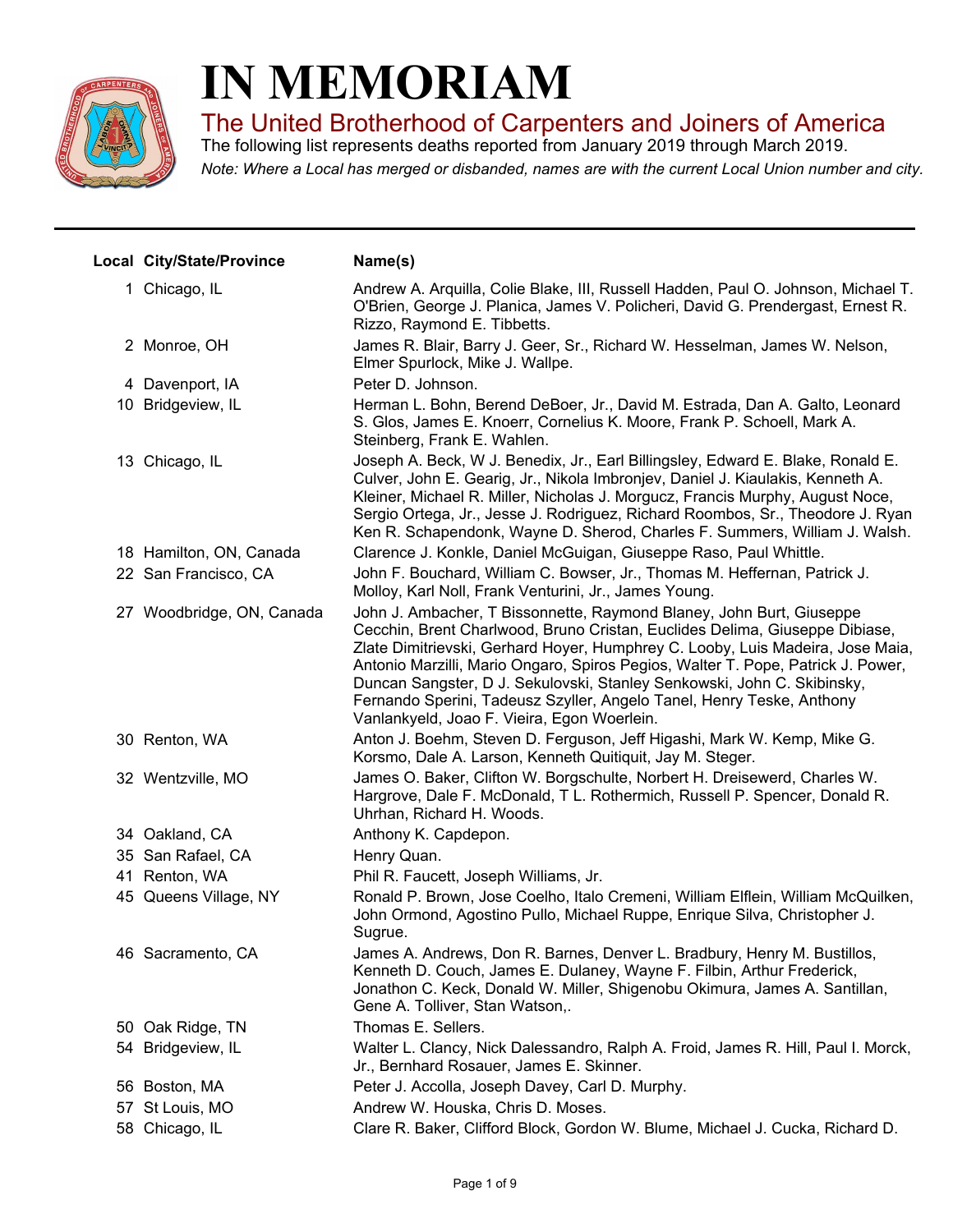| Local City/State/Province    | Name(s)                                                                                                                                                                                                                                                                                                                                                                                                                                                                                                                                                                                                                                 |
|------------------------------|-----------------------------------------------------------------------------------------------------------------------------------------------------------------------------------------------------------------------------------------------------------------------------------------------------------------------------------------------------------------------------------------------------------------------------------------------------------------------------------------------------------------------------------------------------------------------------------------------------------------------------------------|
|                              | Erickson, Joseph Federkins, Henry A. Fritz, Glenn H. Johnson, Lewis A. Jones,<br>David F. Kwielford, Daniel Loza, Donald F. Miller, Gary S. Randau, Donald C.<br>Swanson.                                                                                                                                                                                                                                                                                                                                                                                                                                                               |
| 59 Spokane, WA               | Frank A. Baldwin, Wayne L. Dodgson, Elmer B. Dunham, Dan E. Kill.                                                                                                                                                                                                                                                                                                                                                                                                                                                                                                                                                                       |
| 68 Saint Paul, MN            | Gary G. Gibis, Lawrence E. StGeorge.                                                                                                                                                                                                                                                                                                                                                                                                                                                                                                                                                                                                    |
| 70 Mount Vernon, WA          | Donald R. Ricks.                                                                                                                                                                                                                                                                                                                                                                                                                                                                                                                                                                                                                        |
| 74 Hixson, TN                | Efford L. Gillispie, Tommy J. White, Sr., Dale C. Wilson.                                                                                                                                                                                                                                                                                                                                                                                                                                                                                                                                                                               |
| 82 Great Falls, MT           | Melvin D. Henwood.                                                                                                                                                                                                                                                                                                                                                                                                                                                                                                                                                                                                                      |
| 83 Lwr Sackville, NS, Canada | Wilfred A. Bona, William D. Durant, Merrill D. Snyder.                                                                                                                                                                                                                                                                                                                                                                                                                                                                                                                                                                                  |
| 92 St Louis, MO              | Charles B. Chumley, Gary R. Evans, Timothy M. Fisher, Jr., Robert Meredith,<br>Elmer J. Reeder, George T. Ruzicka, Timothy H. Stamm, Phillip B. Todd, Dan L.<br>Tracy.                                                                                                                                                                                                                                                                                                                                                                                                                                                                  |
| 96 Kennewick, WA             | Shea C. Budlong, Jay Rau.                                                                                                                                                                                                                                                                                                                                                                                                                                                                                                                                                                                                               |
| 97 St Louis, MO              | John Callaghan, Donald A. Chandler, James R. Fleming, Willard L. Hadler,<br>Walter G. Junge, William F. Kaiser, John C. Lewis, Gary D. Macon, Terrence M.<br>Nelson, Sr., Jack J. Rein, David B. Schleusner, Steve M. Seper, Robert Tucker,<br>Lester Vance, Kelvin A. Wayne.                                                                                                                                                                                                                                                                                                                                                           |
| 100 Lansing, MI              | Howard Dyke, Richard L. Leutzinger, John H. Raeth.                                                                                                                                                                                                                                                                                                                                                                                                                                                                                                                                                                                      |
| 102 Livermore, CA            | Robert W. Brown, Fred A. Margarido, Ed D. Tomaszewski, Edwin B. Treece,<br>Bruce C. Zaremba.                                                                                                                                                                                                                                                                                                                                                                                                                                                                                                                                            |
| 106 Altoona, IA              | Jeffrey L. Hall, Michael J. Martin.                                                                                                                                                                                                                                                                                                                                                                                                                                                                                                                                                                                                     |
| 110 St Joseph, MO            | Jearold L. Coats.                                                                                                                                                                                                                                                                                                                                                                                                                                                                                                                                                                                                                       |
| 129 Lacey, WA                | Lloyd A. Chase, Raymond Gores, Ted S. Starkey, Darroll O. Thomas.                                                                                                                                                                                                                                                                                                                                                                                                                                                                                                                                                                       |
| 133 Terre Haute, IN          | James A. Flynn, Sr., Duwayne E. Ramsey.                                                                                                                                                                                                                                                                                                                                                                                                                                                                                                                                                                                                 |
| 134 Anjou, QC, Canada        | Raynald Pelletier.                                                                                                                                                                                                                                                                                                                                                                                                                                                                                                                                                                                                                      |
| 136 Monroe, OH               | Anthony E. Alig, Guy W. Barker, Michael D. Deborde, Douglas R. Hammond,<br>Christopher G. Haworth, Corey A. Mendenhall, William H. Russell, Denis L.<br>Snyder.                                                                                                                                                                                                                                                                                                                                                                                                                                                                         |
| 146 Oregon City, OR          | Nicolas W. Ashby, York T. Davis, Francisco Mendoza.                                                                                                                                                                                                                                                                                                                                                                                                                                                                                                                                                                                     |
| 152 Martinez, CA             | Paul D. Adair, Richard L. Clagg, Joe L. Ferreira, John D. Hanecak, Martin T.<br>Moore, George D. Silva, William Walls, Denny C. Wolff, Edward Zamora.                                                                                                                                                                                                                                                                                                                                                                                                                                                                                   |
| 157 New York, NY             | Hayo U. Broers, Robert E. Burns, Ronald V. Byrnes, Richard Ciaravino, Kenneth<br>Cleckley, Rory Connaughton, John A. Cummings, Joao Dossantos, Bryan<br>Dowdell, John P. Duffy, Michael J. Duffy, Willie Eimer, Carl N. Eklund, Delton J.<br>Francis, Michael F. Freeman, Julius Gelman, Vincent R. Grue, Corey Hasner,<br>Robert S. Johnson, John F. Kaiser, Terrance D. Marryshow, Thomas R. Matt,<br>Dusan Mikus, Martin Muir, Philip Mule, Hassel J. Nordberg, Carl Olson, Anthony<br>Pelle, Giuseppe Petroni, Joseph M. Seig, Jonathan E. Stewart, Louis Stiglitz,<br>Ignacio Telo, Koden N. Turner, Timothy Twomey, Paolo Vitolo. |
| 158 Philadelphia, PA         | Anthony J. Bucci, Joseph J. Cicali, Elmar K. Evans, Joseph E. Kane, Edward C.<br>Lutz, Sr., Salvatore Mancini, Arthur P. Pettit, Robert W. Schofield, Thomas J.<br>Thompson, Michael F. Walsh.                                                                                                                                                                                                                                                                                                                                                                                                                                          |
| 164 Havertown, PA            | Mark Angelo, Nicholas A. Fabrizio, William J. Meehan.                                                                                                                                                                                                                                                                                                                                                                                                                                                                                                                                                                                   |
| 171 Youngstown, OH           | Donald F. Beach, David M. Dorbish, Robert Johnson, Patrick J. Naples, Anthony<br>V. Potesta.                                                                                                                                                                                                                                                                                                                                                                                                                                                                                                                                            |
| 174 Joliet, IL               | Arthur M. Janke, David A. Read, Robert J. Sanfilippo, Andrew Taras, Larry E.<br>Zanelli.                                                                                                                                                                                                                                                                                                                                                                                                                                                                                                                                                |
| 175 Louisville, KY           | David C. Brewer, Dan R. Covington, Ronald F. Herp, James A. Puckett.                                                                                                                                                                                                                                                                                                                                                                                                                                                                                                                                                                    |
| 180 Vallejo, CA              | Johnny D. Gunn, Roy D. Heape, Benjamin H. Rail, Virgil B. Sparks.                                                                                                                                                                                                                                                                                                                                                                                                                                                                                                                                                                       |
| 186 Steubenville, OH         | Robert E. Holsinger.                                                                                                                                                                                                                                                                                                                                                                                                                                                                                                                                                                                                                    |
| 196 Fife, WA                 | Franklin O. Berg, Jr., Bobby F. Cantrell, Eddie R. Forsyth.                                                                                                                                                                                                                                                                                                                                                                                                                                                                                                                                                                             |
| 197 Upper Marlboro, MD       | Alfred T. Boyd, Carmon T. Dattilio, Jacob C. Kern, D G. Lafollette, John M. Lang,<br>James M. Mock, Ernest G. Montgomery, Gerald P. Moore, James J. Paddy, Jr.,                                                                                                                                                                                                                                                                                                                                                                                                                                                                         |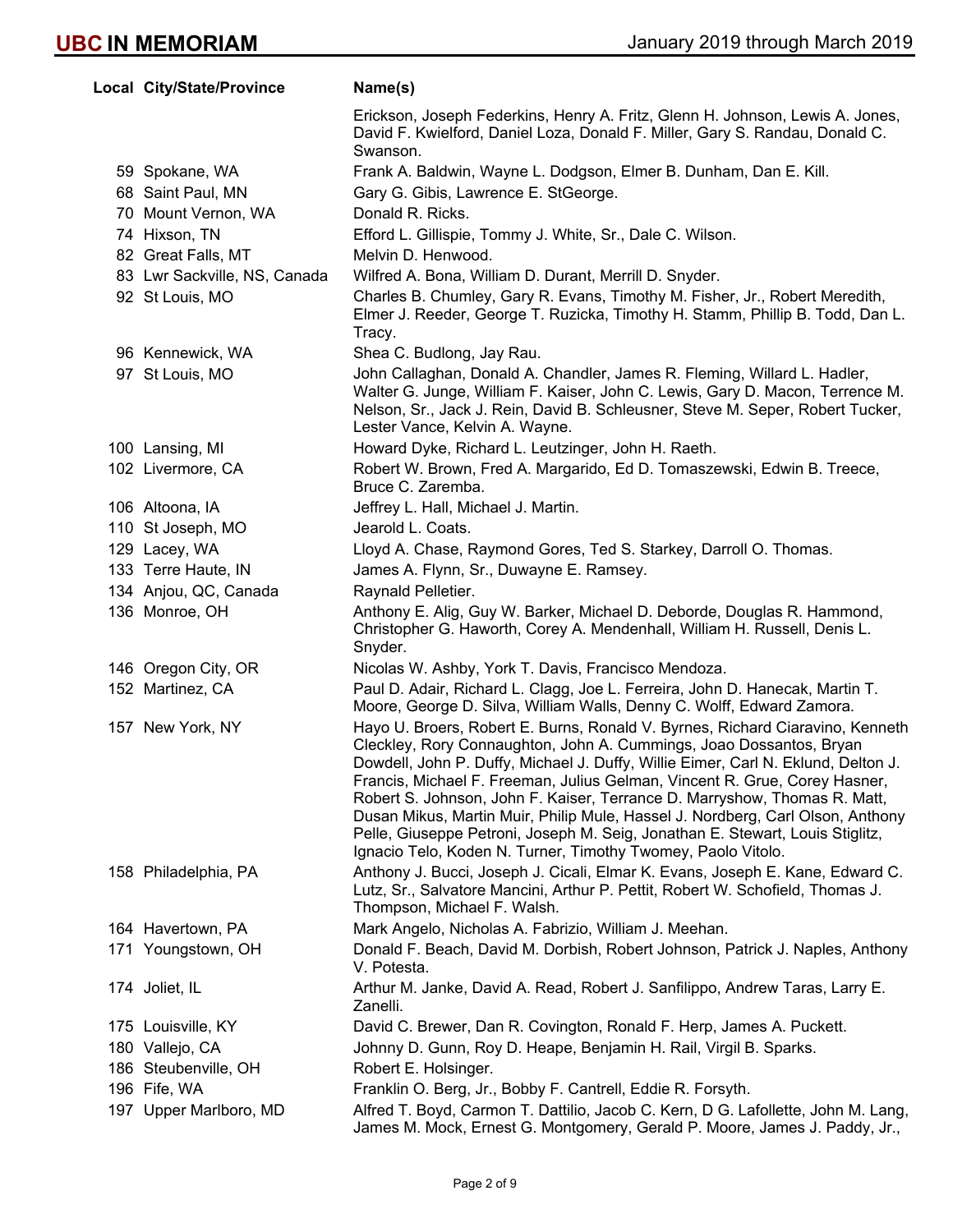|     | Local City/State/Province | Name(s)                                                                                                                                                                                                                                                                                                                                                                                                                                                                                                                                                              |
|-----|---------------------------|----------------------------------------------------------------------------------------------------------------------------------------------------------------------------------------------------------------------------------------------------------------------------------------------------------------------------------------------------------------------------------------------------------------------------------------------------------------------------------------------------------------------------------------------------------------------|
|     |                           | Charles L. Pettit, James E. Thomas.                                                                                                                                                                                                                                                                                                                                                                                                                                                                                                                                  |
|     | 200 Columbus, OH          | Joseph A. Arata, Raymond J. Bartlett, Wesley D. Bean, James D. Cooper, Ellis<br>Howard, Jay C. Lee, Bradley K. Murray, Sherrel J. Webb.                                                                                                                                                                                                                                                                                                                                                                                                                              |
|     | 201 Wichita, KS           | Eugene H. McCalla.                                                                                                                                                                                                                                                                                                                                                                                                                                                                                                                                                   |
|     | 202 Grayling, MI          | Kevin L. Ball, Lyle V. Zenner.                                                                                                                                                                                                                                                                                                                                                                                                                                                                                                                                       |
|     | 212 New York, NY          | Christopher J. Berlingo.                                                                                                                                                                                                                                                                                                                                                                                                                                                                                                                                             |
|     | 213 Los Angeles, CA       | Donicio P. Casildo, Andrew E. Gallegos, Otto R. Meza, George B. Pardee, Jr.,<br>Richard C. Phillips.                                                                                                                                                                                                                                                                                                                                                                                                                                                                 |
|     | 217 Foster City, CA       | Niels B. Nielsen.                                                                                                                                                                                                                                                                                                                                                                                                                                                                                                                                                    |
|     | 219 Wilmington, DE        | Raymond Amatrudo, Jr., Jurij Fedorijczuk, Richard E. Seiwell.                                                                                                                                                                                                                                                                                                                                                                                                                                                                                                        |
|     | 224 Newburgh, IN          | Elbert M. Williams.                                                                                                                                                                                                                                                                                                                                                                                                                                                                                                                                                  |
|     | 225 Atlanta, GA           | James E. Archer.                                                                                                                                                                                                                                                                                                                                                                                                                                                                                                                                                     |
|     | 232 Fort Wayne, IN        | Karl D. Hilton, Thomas H. Somers.                                                                                                                                                                                                                                                                                                                                                                                                                                                                                                                                    |
|     | 237 East Peoria, IL       | Charles E. Abbott, James W. Kinder, Robert M. Rassi, Charles A. Stevens.                                                                                                                                                                                                                                                                                                                                                                                                                                                                                             |
|     | 243 Champaign, IL         | Donald L. Alsip, Bill J. Herdes, Kenneth L. Samson.                                                                                                                                                                                                                                                                                                                                                                                                                                                                                                                  |
|     | 250 Lakemoor, IL          | Gary Crabb, Donald L. Ellis, Michael H. Espinoza, Israel Munoz, Richard J.<br>Norton, Harold A. Severson, John G. Shadian, Guyther Spencer.                                                                                                                                                                                                                                                                                                                                                                                                                          |
|     | 251 Edison, NJ            | Michael Antoniello, Dennis J. Havens, Lorenzo Magarelli, John P. Till, Charles<br>Troeller.                                                                                                                                                                                                                                                                                                                                                                                                                                                                          |
|     | 252 Philadelphia, PA      | George B. Aul, Leslie P. Dartagnan, Albert G. Edelman, Jerome W. Faust, Danny<br>L. Hartsfield, David Mincin, Vincent Mollure, Dustine Pickering, John M. Rappold,<br>Samuel N. Realmuto, William S. Stavely.                                                                                                                                                                                                                                                                                                                                                        |
|     | 253 Hackensack, NJ        | Salvatore Aloe, Pasquale Bibbo, Adrianus Bravenboer, Caesar Casciano, Jim G.<br>Cochran, Raffaele Corasaniti, Guido D'Ascoli, Dante A. DelMaestro, James F.<br>Eisenring, Theodore C. Grasz, John S. Gugger, Simeon Hodorovych, Michael<br>Ihnat, Jr., Howard A. Kleinfelder, Bertram A. Matthias, Theodore G. Maute,<br>Howard W. Owens, Fabio G. Pellicoro, Antonio Polledri, Frank Sabat, John F.<br>Tobin, Melvin J. Wallgren.                                                                                                                                   |
|     | 254 Edison, NJ            | William J. Grablauskas, Sr., John L. Hunt, Richard A. Kovach, Calvin L. Lee,<br>Adolph J. Miller, John M. O'Donohue, Steven P. Oller, Frank E. Priam, Chris<br>Rosenvinge, Allen R. Schehr.                                                                                                                                                                                                                                                                                                                                                                          |
|     | 255 Hammonton, NJ         | Samuel E. Carmon, Jamie J. DeLucca, Albert M. Demarco Sr, John D. Donnelly,<br>Thomas H. Durnan, Curtis F. Gilmore, John H. Hilbert, Joe L. Long, Andrew D.<br>Mahieu, Robert L. Miller, Sr., Barclay R. Redman, Harry F. Reynolds, John A.<br>Scurti, Allen R. Sturts, Jr., Thomas E. Thompson.                                                                                                                                                                                                                                                                     |
|     | 264 Pewaukee, WI          | Donald J. Lentz, Karl Seidl.                                                                                                                                                                                                                                                                                                                                                                                                                                                                                                                                         |
|     | 270 Springfield, IL       | Alpha L. Blakeman, Fredrick N. Brown, Raymond R. Choquet, Robert J. Hoover,<br>Allen D. James, Sr., Richard D. McCaherty, Wm G. Powell, Jr., Peter<br>Rasmussen, Charles E. Roan, Charles L. Spears.                                                                                                                                                                                                                                                                                                                                                                 |
|     | 271 Eugene, OR            | Norman D. Beugli, Lee M. Ramsey.                                                                                                                                                                                                                                                                                                                                                                                                                                                                                                                                     |
|     | 272 Chicago Heights, IL   | Harold Abrahamsen, John P. Beattie, Randall W. Brock, Bjorn H. Broman, Robert<br>G. Cox, Edward C. Dexter, Jerry D. Dismuke, Richard W. Dunkel, Enrique<br>Hernandez, Robert S. Jensen, Zachary S. Knickerbocker, Richard R. Laczkowski<br>David J. Liston, Edward A. Loss, Donald P. Magee, Gerald L. Moen, Jr., Kieran<br>Normoyle, Joseph C. Peterson, Nels R. Peterson, Gary D. Pilota, Theodore P.<br>Piwowar, Daniel Post, John Schaap, Wayne L. Senesac, Ahmad Sharif, Leif<br>Skrodal, Donald Slusarski, George P. Urda, Robert E. Voltolina, Larry L. Wood. |
|     | 276 Cheektowaga, NY       | John M. Ayers, John C. Bartolomeo, Richard E. Bohrer, Ernest P. Fera, John A.<br>Giardina, Myron D. Lewis, George L. Mulligan, Herman J. Rueter, Stanley J.<br>Zerniak.                                                                                                                                                                                                                                                                                                                                                                                              |
| 277 | Binghamton, NY            | David L. Bouren, Richard A. Hartnett, Matthew S. Pakkala, Joseph C. Paratore,<br>David J. Prichard, Wesley H. Roberts, Gene Ross, William Santasiero, Thomas<br>R. Sharpe.                                                                                                                                                                                                                                                                                                                                                                                           |
|     | 279 Hopewell Junction, NY | Americo Coppola, Eugene P. Gorr, Jackson B. Hall, Ryan M. Howard, Cary W.                                                                                                                                                                                                                                                                                                                                                                                                                                                                                            |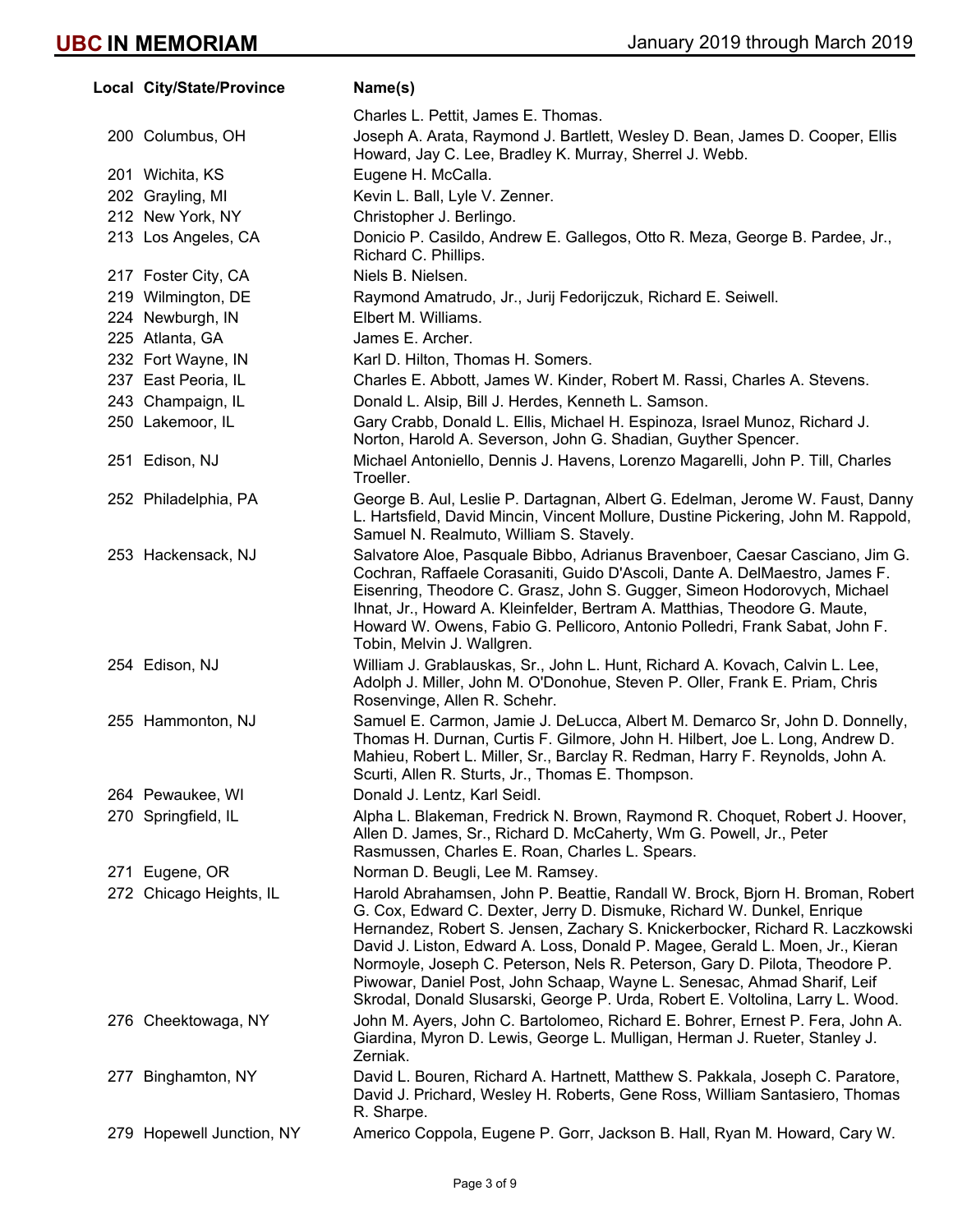| Local City/State/Province | Name(s)                                                                                                                                                                                                                                                                                                                                                                                                                                                                                                                                                                                                                                                                   |
|---------------------------|---------------------------------------------------------------------------------------------------------------------------------------------------------------------------------------------------------------------------------------------------------------------------------------------------------------------------------------------------------------------------------------------------------------------------------------------------------------------------------------------------------------------------------------------------------------------------------------------------------------------------------------------------------------------------|
|                           | Keesler, Robert A. Musillo, Giusseppe Sarubbi, William E. Thorn, Robert W.<br>Todd.                                                                                                                                                                                                                                                                                                                                                                                                                                                                                                                                                                                       |
| 283 Augusta, GA           | Terry W. Coggins, Joseph Ferrantelli, Frank Kelley, Sr.                                                                                                                                                                                                                                                                                                                                                                                                                                                                                                                                                                                                                   |
| 285 Akron, OH             | John Balash, Jr., Gerald E. Barstow, Henry R. Dettweiler, Gerald R. Dobson,<br>Matthew J. Graf, Carl Hein, Robert W. Horn, Charles A. Larke, Ralph R. Lewton,<br>W. Lynn Weikert.                                                                                                                                                                                                                                                                                                                                                                                                                                                                                         |
| 290 Hauppauge, NY         | Charles G. Allgeier, Gary F. Boss, Louis Evangelista, Shawn Hall, J<br>Koscukiewicz, John E. Kurka, Francisco C. Lewis, Joseph Lovizio, H W.<br>Messerschmitt, Frank Muchel, Francis Scalise, Salvatore Sciara.                                                                                                                                                                                                                                                                                                                                                                                                                                                           |
| 291 Albany, NY            | George H. Coolidge, Wendel E. De Lorme, Richard E. Hammond, Ray Laurent,<br>Christian T. Manupella, Thomas C. Mellon, George R. Puffer, Benjamin R.<br>Ransom, Clement D. Turgeon, Raymond A. Vautrin.                                                                                                                                                                                                                                                                                                                                                                                                                                                                    |
| 301 Indianapolis, IN      | Hershel M. Allgood, James M. Gregory, Michael W. Nail.                                                                                                                                                                                                                                                                                                                                                                                                                                                                                                                                                                                                                    |
| 308 Cedar Rapids, IA      | Donald W. Jordan.                                                                                                                                                                                                                                                                                                                                                                                                                                                                                                                                                                                                                                                         |
| 310 Rothschild, WI        | Elgart H. Radant, Dustin J. White.                                                                                                                                                                                                                                                                                                                                                                                                                                                                                                                                                                                                                                        |
| 311 Joplin, MO            | Jessy E. Ford, Doran R. Stroud, Jr.                                                                                                                                                                                                                                                                                                                                                                                                                                                                                                                                                                                                                                       |
| 314 Madison, WI           | Leo E. Anderson, Paul C. Falkenstein, Kenneth R. Gehrke, Edward W. Huffman,<br>Knute Larson, Mike G. Mannheimer, Eugene J. Pings, William E. Swadley, John<br>F. Zirngible.                                                                                                                                                                                                                                                                                                                                                                                                                                                                                               |
| 315 Kansas City, MO       | Alfred C. Abts, Jeffrey B. Anderson, Charles Caton, Gil R. Cole, Melvin D.<br>Grossman, David F. Gruner, Denver N. Karlstrom, Gerald K. Loeffler, Joseph A.<br>Miller, Richard C. Owen, Robert L. Zlatek.                                                                                                                                                                                                                                                                                                                                                                                                                                                                 |
| 318 Pelham, AL            | Jimmy W. Allred, Brycen J. Baxter, William B. Beebe.                                                                                                                                                                                                                                                                                                                                                                                                                                                                                                                                                                                                                      |
| 322 Saint Paul, MN        | Charles K. Christiansen, Donald A. Classen, James P. Hanchett, Norman J.<br>Houde, Kenneth C. Johnsen, Robert V. Kallstrom, Jeffrey A. Kavitz, John A.<br>Leber, James E. Martensen, Alvin G. Olson, Lodge W. Ostroum, Leonard M.<br>Potting, Thomas A. Risacher, Marvin J. Sikkila, Henry L. Swanson.                                                                                                                                                                                                                                                                                                                                                                    |
| 326 Yalesville, CT        | Albert Ambrosecchio, Arthur C. Appell, Jr., Achilles N. Arnone, Steven G.<br>Beaudry, Robert M. Boshka, Walter Clark, Thomas Coba, John J. Contolini,<br>Kenneth J. Costello, Mario Deluca, Jean C. Desautels, Edmond V. Diamantini,<br>Anthony Faugno, John P. Favale, Wade J. Fitzek, Joaquim F. Fonseca, Robert J.<br>Garceau, James E. Gardner, James A. Gould, Wasilio Hermanowyc, Peter J.<br>Ingrassia, Oscar W. Kling, Jr., Selvyn A. Moore, Ivan A. O'Brien, Joseph Pastore,<br>Orlando Polverari, Andrew Popp, William Schull, Frederick J. Turek, John A.<br>Vanadestine, Pasquale L. Vaspasiano, Nunzio Vocatura, Jr., Edmund E. Zega,<br>Fred W. Zulkiewicz. |
| 327 Dorchester, MA        | Bruce G. Andrews, Ronald P. Barron, Robert W. Corliss, Charles E. Coviello,<br>John F. Flaherty, Lloyd L. Hamm, Paul E. Leblanc, Michael B. McGowan, John M<br>Pease, A F. Petrivelli, Domenico Roffo, Andres Santos, Dante J. Scuzzarella,<br>Michael J. Silvio, Gordon L. Siteman, Carmelo D. Vazzino.                                                                                                                                                                                                                                                                                                                                                                  |
| 328 Cambridge, MA         | David W. Britton, Norman E. Campbell, Richard A. Carlson, Kenneth W. Kent,<br>James H. Kusch, Sr., David F. Nickerson, David E. West.                                                                                                                                                                                                                                                                                                                                                                                                                                                                                                                                     |
| 329 Oklahoma City, OK     | Lee W. Vickers.                                                                                                                                                                                                                                                                                                                                                                                                                                                                                                                                                                                                                                                           |
| 330 Warwick, RI           | William Cravo, John W. Delon, John E. Delpha, Gaetano Fazio, Dante Gennari,<br>Bruce C. Holmes, Joseph Joyal, Antranig Mesrobian, Joseph A. Ricci, David J.<br>Rositer, Fred W. Sawyer, John S. Sleeper, Joseph C. Vincente.                                                                                                                                                                                                                                                                                                                                                                                                                                              |
| 336 Worcester, MA         | Robert A. Bilodeau, William C. Clancey, Matthew J. Dowd, William P. Gingras,<br>Jr., George A. Pelkey, Leonard J. Skalski, Timothy F. Stapleton, John A. Sund.                                                                                                                                                                                                                                                                                                                                                                                                                                                                                                            |
| 339 Wilmington, MA        | Robert J. Bilodeau, Stanley J. Burton, Gary E. Fairfield, Gilles J. Fauteux, Floyd<br>A. Fields, Roger Godfrey, Robert S. Handy, Edward H. Kane, Robert McGhee,<br>Robin Meads, Henry J. Peters.                                                                                                                                                                                                                                                                                                                                                                                                                                                                          |
| 343 Winnipeg, MB, Canada  | James Guenter, R K. Platschick.                                                                                                                                                                                                                                                                                                                                                                                                                                                                                                                                                                                                                                           |
| 344 Pewaukee, WI          | Andrew O. Alexander, Robert Belhumeur, Richard D. Blanchette, Patrick R.<br>Brusda, Ronald J. Buccanero, Gordon E. Carlson, Rodney K. Christensen,<br>Robert P. Hahn, Laurel J. Kroupa, James E. Patterson, Thomas J. Zambo.                                                                                                                                                                                                                                                                                                                                                                                                                                              |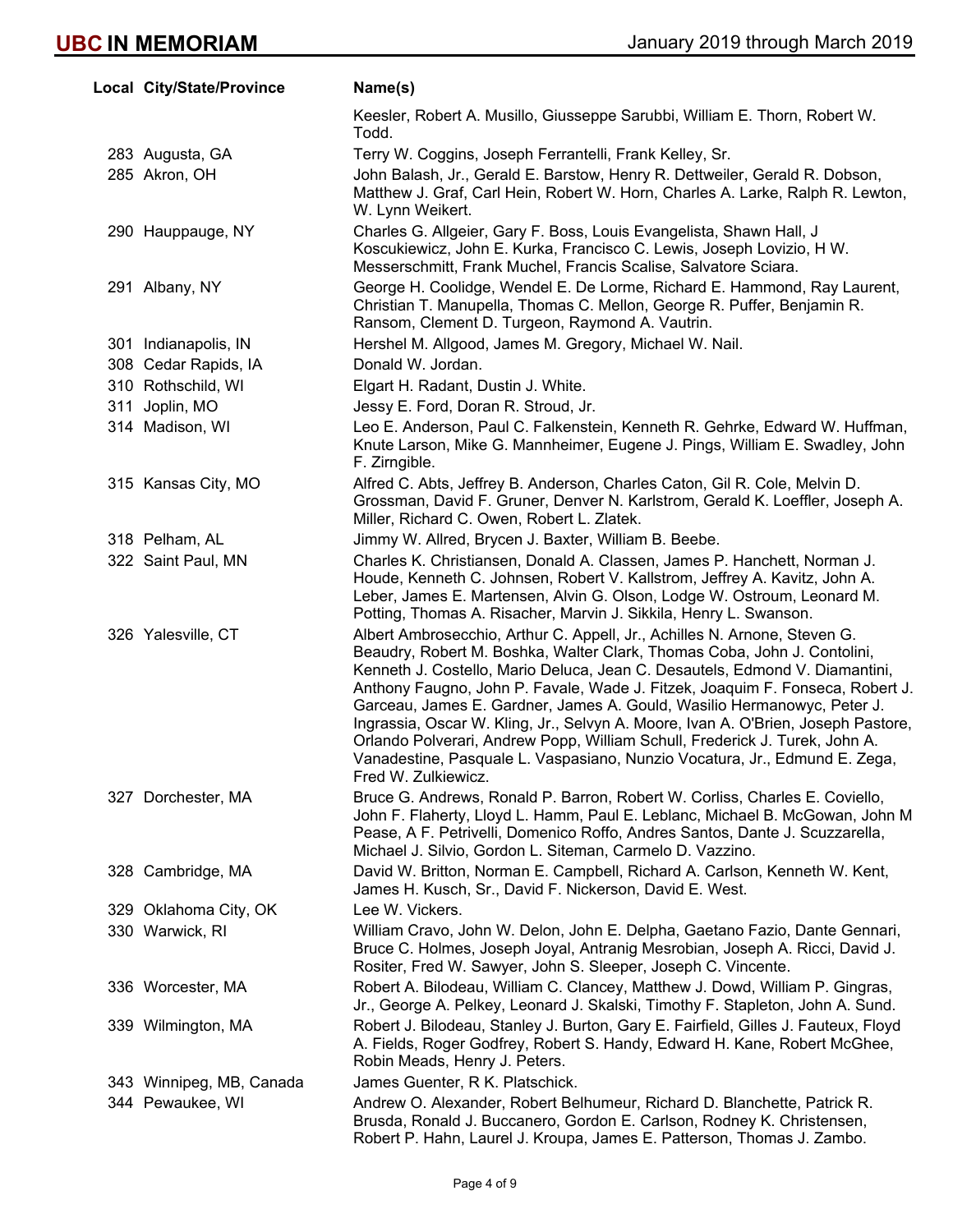| Local City/State/Province | Name(s)                                                                                                                                                                                                                                                                                                                                                                                                                                    |
|---------------------------|--------------------------------------------------------------------------------------------------------------------------------------------------------------------------------------------------------------------------------------------------------------------------------------------------------------------------------------------------------------------------------------------------------------------------------------------|
| 346 Randolph, MA          | Stephen R. Darche, John A. Dorman, Richard Lemay, Robert E. Lindgren,<br>Thomas E. McFarland, Jr.                                                                                                                                                                                                                                                                                                                                          |
| 349 Portland, ME          | Ethan L. Baxter, Jr., Charles M. Crosby, Travis K. Holman, Turney H. Taylor.                                                                                                                                                                                                                                                                                                                                                               |
| 351 Rossford, OH          | Nancy J. Bok, Jon L. Fouty, Floyd C. Grabarczyk, Walter E. Minnick, Morris G.<br>Myers, Paul D. Nero, Melvin D. Spalding, Gale G. Vaughan.                                                                                                                                                                                                                                                                                                 |
| 352 Manchester, NH        | Henry P. Degen, III, Alexander W. Pond.                                                                                                                                                                                                                                                                                                                                                                                                    |
| 356 Marietta, OH          | Gwinn P. Perry, George C. Whitesel.                                                                                                                                                                                                                                                                                                                                                                                                        |
| 357 Paducah, KY           | Jerry Madajczyk.                                                                                                                                                                                                                                                                                                                                                                                                                           |
| 361 Hermantown, MN        | Lloyd D. Smith.                                                                                                                                                                                                                                                                                                                                                                                                                            |
| 372 Lima, OH              | Cecil L. Cole, Jr., Don Prueter.                                                                                                                                                                                                                                                                                                                                                                                                           |
| 373 Cleveland, OH         | Max F. Altmann, Ernest F. Battelley, Andrew M. Knapik, Dale A. Stakich.                                                                                                                                                                                                                                                                                                                                                                    |
| 405 San Jose, CA          | Edwin R. Clark, Thomas Cox, Frank J. Gaikowski, Jerry Hall, Joseph Motta,<br>Wayne M. Pierce, Lester R. Pribble, Michael Riggio, Satoru Takagi, Jack H.<br>Welsh, Vadim Zherebnenkov.                                                                                                                                                                                                                                                      |
| 413 South Bend, IN        | Allen Perkey.                                                                                                                                                                                                                                                                                                                                                                                                                              |
| 420 Sheakleyville, PA     | Joseph M. Tesone.                                                                                                                                                                                                                                                                                                                                                                                                                          |
| 427 Papillion, NE         | Jerry D. Barrier, David E. Scholl.                                                                                                                                                                                                                                                                                                                                                                                                         |
| 429 Arlington, TX         | Earl D. Mullins, Sr., B J. Toon.                                                                                                                                                                                                                                                                                                                                                                                                           |
| 431 Lebanon, PA           | Galen C. Hill, Paul W. Kipp, Gary E. Kissinger, Vernon C. McCauley, Henry F.<br>Renn, Louis J. Sobotor, Ernest W. Walker, Jr.                                                                                                                                                                                                                                                                                                              |
| 432 Pittsburgh, PA        | Joseph E. Bigenho, William L. Blumling, Wm T. Ferketic, S E. Flaherty, Jr.,<br>Edward J. Gamrat, Philip J. Giuffre, Jr., George E. Herget, Robert C. Hicks,<br>William H. Jagnow, Charles R. Joyner, William C. Matyuf, Robt E. Meckler,<br>Michael S. Omalley, Brian S. Pyle, Thomas R. Ralutz, Miles W. Schrecengost,<br>Jr., Timothy J. Snyder, Sr., Paul A. Taylor, Arthur W. Zeiler.                                                  |
| 435 Cleveland, OH         | Joseph E. Adams, Robert W. Barnes, Donald N. Beal, Ray H. Bower, Domenic<br>Caporale, James C. Collum, James W. Eassey, Thomas C. Emery, Jos L.<br>Frascarelli, Donald J. Goodmote, Christopher T. Grounds, Lee Malensek, John F.<br>Malloy, Glenn G. Moenich, George R. Newton, Lawrence N. Prevost, Timothy W.<br>Russell, Richard H. Swarm, Wayne Townsend, Martin E. Tuomala, William W.<br>Waddell, Timothy S. Walsh, Leopold Wegner. |
| 437 Portsmouth, OH        | John L. Hagerty, Frank L. Hammond, Elmer K. Stevens.                                                                                                                                                                                                                                                                                                                                                                                       |
| 439 Bridgeport, WV        | Carroll C. Cole.                                                                                                                                                                                                                                                                                                                                                                                                                           |
| 441 Pittsburgh, PA        | Robert C. Clark, Perry A. Cutshall, Herbert Danner, James J. Dooley, David S.<br>Kochanski, Thomas J. Lachawiec, Sr., Lonny S. Peeples, Arthur C. Sieffert, Fred<br>Smalfus, John T. Sweeney.                                                                                                                                                                                                                                              |
| 443 Pittsburgh, PA        | Michael J. Kiehm, Paul P. Suschak, Gary W. Willis.                                                                                                                                                                                                                                                                                                                                                                                         |
| 445 Scranton, PA          | Gerald T. Donorovitch, Paul G. Glowatch.                                                                                                                                                                                                                                                                                                                                                                                                   |
| 491 Baltimore, MD         | Linda L. McQuay, Debra A. Raskhodoff, Michael Riley, Carl C. Steffe, B F.<br>Stinchcomb, L B. Wagner.                                                                                                                                                                                                                                                                                                                                      |
| 494 Tecumseh, ON, Canada  | Theophile Dumont, Adam Knebl, Andreas Mueller, Mike Sbrocca.                                                                                                                                                                                                                                                                                                                                                                               |
| 505 Aptos, CA             | Brian M. Marsh.                                                                                                                                                                                                                                                                                                                                                                                                                            |
| 527 Nanaimo, BC, Canada   | Gordon Smith.                                                                                                                                                                                                                                                                                                                                                                                                                              |
| 548 St. Paul, MN          | Raymond O. Hamer, Harry O. Hildreth, Jr.                                                                                                                                                                                                                                                                                                                                                                                                   |
| 551 Pasadena, TX          | Horace G. Parnell, James B. Roane, W E. Wood, Thomas P. York, II.                                                                                                                                                                                                                                                                                                                                                                          |
| 555 Denver, CO            | Neil W. Bahrenburg, Rudolph Vigil.                                                                                                                                                                                                                                                                                                                                                                                                         |
| 562 Long Beach, CA        | Luis S. Alfaro, Patrick Bernard, Creighton C. Blenkhorn, Jason E. Graham, Roy<br>McGlynn, Jerald Nibel, Jr., Christopher Torres.                                                                                                                                                                                                                                                                                                           |
| 579 Paradise, NL, Canada  | Dave Brown, Ronald Carey, William Greeley, Jr., Harvey Legge, Albert G. Power,<br>Gordon T. Vey.                                                                                                                                                                                                                                                                                                                                           |
| 599 Hammond, IN           | Thomas E. Baldwin, David C. Considine, Kenneth D. Shumway, James F. Sury,<br>William R. Underwood.                                                                                                                                                                                                                                                                                                                                         |
| 605 Marina, CA            | Richard J. Aguilar, William T. Macklin, Allan D. Russell.                                                                                                                                                                                                                                                                                                                                                                                  |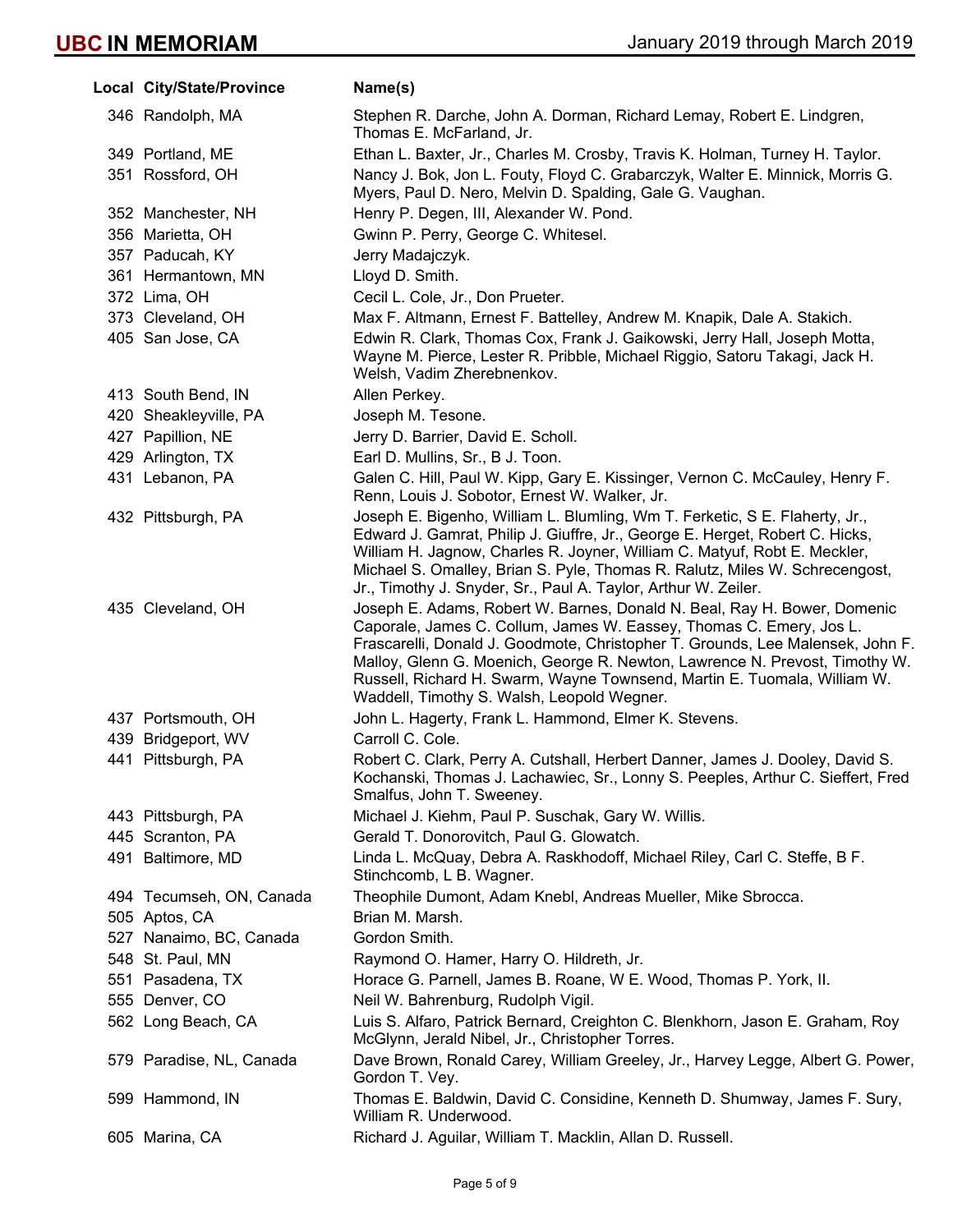| Local City/State/Province  | Name(s)                                                                                                                                                                                                                                                                                                                                                                                                                                                         |
|----------------------------|-----------------------------------------------------------------------------------------------------------------------------------------------------------------------------------------------------------------------------------------------------------------------------------------------------------------------------------------------------------------------------------------------------------------------------------------------------------------|
| 619 San Diego, CA          | Randell L. Adams, Maynard Wasson.                                                                                                                                                                                                                                                                                                                                                                                                                               |
| 636 Mt Vernon, IL          | Eugene D. Burdel.                                                                                                                                                                                                                                                                                                                                                                                                                                               |
| 638 Marion, IL             | Corey A. Marcotte.                                                                                                                                                                                                                                                                                                                                                                                                                                              |
| 650 Pomeroy, OH            | Larry W. Elkins, Sr.                                                                                                                                                                                                                                                                                                                                                                                                                                            |
| 661 Sylmar, CA             | Joseph W. Axelson, Charles E. Bruce, Dale E. Carpenter, Mark R. Mayer,<br>Wendell L. Noah, Graham F. Plimbley.                                                                                                                                                                                                                                                                                                                                                  |
| 662 Freeburg, IL           | John Bakay, Russell R. Boehne, Francis L. Brestal, Michael J. Buller, Walter E.<br>Bunn, James C. Dunbar, Jr., William W. Gain, Raymond Geller, Donald R.<br>Goddard, Arthur Hassebrock, Christopher M. Howk, Robert Johnson, Sr., Jerome<br>L. Karl, Omar V. Kern, Joseph V. Kosarek, Walter Kuhn, Lavern B. Leonard,<br>Maurice L. Mudd, Dennis C. Muelchi, William A. Quisenberry, Elbert H. Siemers,<br>Jack L. Simpson, Frank A. Spaniel, Jimmy R. Taylor. |
| 664 Wood River, IL         | Gerald Suhre, Lee W. Wallace.                                                                                                                                                                                                                                                                                                                                                                                                                                   |
| 665 Amarillo, TX           | Floyd E. Adlong, William E. Butler, Jerrel R. Mulkey, David G. Stillman.                                                                                                                                                                                                                                                                                                                                                                                        |
| 675 Woodbridge, ON, Canada | Allan A. Anderson, Andrew Cooke, Joe M. Fleming, Shawn Garvin, Pavel<br>Kaderabek, John Kovacsevics, Andras Lorincz, Branko Mrkonjic, Ricardo Ribeiro,<br>Martin Staring, Mark Tilley.                                                                                                                                                                                                                                                                          |
| 687 Warren, MI             | Thomas P. Agents, Robert D. Avery, Robert F. Brown, Bertrand Clincke, James<br>L. Colo, John Csont, Jackie D. Gilley, Joseph H. Grabowski, Jr., Kenneth H.<br>Hendrickson, Louis J. Jedlick, William J. Jones, Jr., Richard Liberty, Garry<br>Miles-el, Daniel E. Okeefe, Kenneth M. Pijanowski, Kenneth Pope, Richard J.<br>Robinson, Theodore G. Salveta, Frank R. Senior, Ronald H. Smith, Steven P.<br>Spiris, Thomas Valentic, Homer R. Wells.             |
| 701 Fresno, CA             | Donald F. Bott, Gordon T. Laugesen, Floyd W. Torgrimson.                                                                                                                                                                                                                                                                                                                                                                                                        |
| 706 Saginaw, MI            | Laurence T. Duncan, Russell Edwards, Keith C. Hammis, Gale T. Hanover,<br>Randel L. Strauch, Ronald E. Witte.                                                                                                                                                                                                                                                                                                                                                   |
| 713 Hayward, CA            | Melvin R. Abrams, Richard G. Baxter, Byron L. Chapman, Oliver Green, Jr.,<br>Robert R. Hern, Mark A. Jensen, James E. Koski, Roger Loesch, Juan H. Lopez,<br>Jr., Bobby O'Daniel, Martin L. Olson, Fred Oswald, John Ralls, Lester V. Thomas.                                                                                                                                                                                                                   |
| 714 Buena Park, CA         | Perry H. Bridges, Grant A. Kirk, Ralph R. Moore, Frederick H. Sierra, Verlan G.<br>Swofford.                                                                                                                                                                                                                                                                                                                                                                    |
| 715 Cranford, NJ           | Joseph E. Smeraglia.                                                                                                                                                                                                                                                                                                                                                                                                                                            |
| 721 Whittier, CA           | Gabriel Luna, Angel T. Mendoza, Lyle W. Ray.                                                                                                                                                                                                                                                                                                                                                                                                                    |
| 723 Boston, MA             | Anthony M. Almeida, Joseph B. Faria, Joseph R. Gallagher.                                                                                                                                                                                                                                                                                                                                                                                                       |
| 729 Baton Rouge, LA        | Huey N. Dubois.                                                                                                                                                                                                                                                                                                                                                                                                                                                 |
| 735 Mansfield, OH          | Harmon Eckstein, Russell E. Shopbell.                                                                                                                                                                                                                                                                                                                                                                                                                           |
| 740 Woodhaven, NY          | Jack Atkins, Ernst J. Welsch.                                                                                                                                                                                                                                                                                                                                                                                                                                   |
| 744 Bellevue, OH           | John S. Verb.                                                                                                                                                                                                                                                                                                                                                                                                                                                   |
| 745 Honolulu, HI           | Wayne W. Ambrose, Masayoshi Araki, Vernon K. Hoapili, Yukitoshi Kusaka,<br>Joseph Lukela, Kevin M. Marshall, Gary T. Nakamura, William T. Nakamura,<br>Robert O. Ramos, Clarence H. Tong, Fujito Yokotake.                                                                                                                                                                                                                                                      |
| 751 Santa Rosa, CA         | Michel Moreno, Bruce E. Waterman.                                                                                                                                                                                                                                                                                                                                                                                                                               |
| 785 Cambridge, ON, Canada  | Joseph V. Leblanc.                                                                                                                                                                                                                                                                                                                                                                                                                                              |
| 790 Rock Falls, IL         | Ricky L. Ketchum, Rodney W. Senn.                                                                                                                                                                                                                                                                                                                                                                                                                               |
| 801 West Jordan, UT        | Arthur A. Nielsen, Jerry Richards, Danny J. Seeds, Wayne B. Thacker.                                                                                                                                                                                                                                                                                                                                                                                            |
| 804 Rothschild, WI         | Daniel L. Fagan.                                                                                                                                                                                                                                                                                                                                                                                                                                                |
| 805 Camarillo, CA          | Malcolm W. Cornett, Louis Valdez.                                                                                                                                                                                                                                                                                                                                                                                                                               |
| 808 Idaho Falls, ID        | U D. Arnhart, Wendell E. Bray, Christopher L. Harris, Ernest A. Henrikson, Sr.,<br>Gary E. Knapp, Jim L. Newman.                                                                                                                                                                                                                                                                                                                                                |
| 816 Renton, WA             | Korey W. Liles.                                                                                                                                                                                                                                                                                                                                                                                                                                                 |
| 926 Brooklyn, NY           | F W. Dellasperanza, Marcus Jackson, Henning Kjaer, Bernard Krulfeifer, George                                                                                                                                                                                                                                                                                                                                                                                   |
|                            | A. Loures, Wilson Maillard, Glen K. Moguel, John R. Pitzel, Clarence Reid, Peter<br>C. Sellitti, William Walsh.                                                                                                                                                                                                                                                                                                                                                 |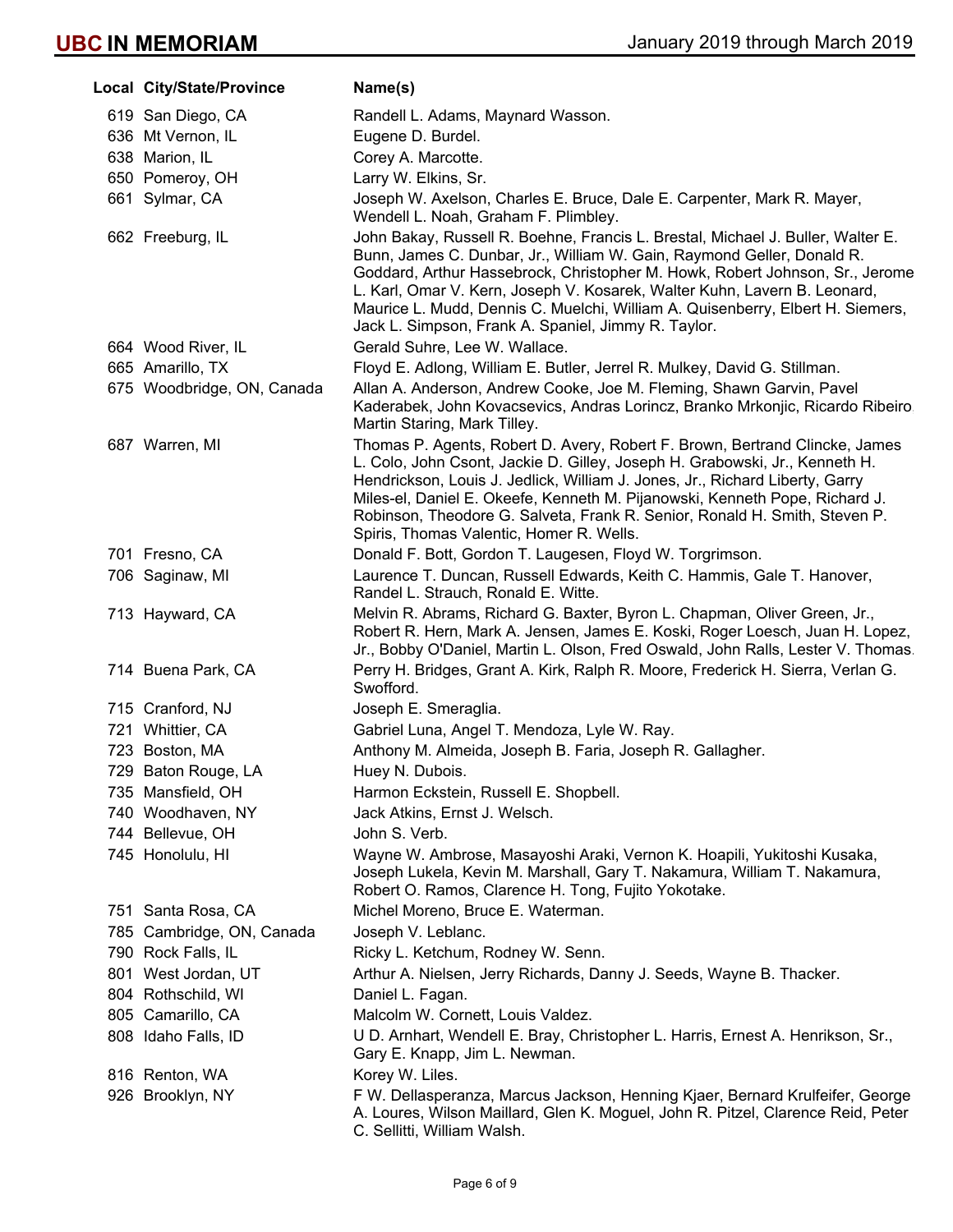| Local City/State/Province       | Name(s)                                                                                                                                                                                                                                                                                                                                                                                                                                 |
|---------------------------------|-----------------------------------------------------------------------------------------------------------------------------------------------------------------------------------------------------------------------------------------------------------------------------------------------------------------------------------------------------------------------------------------------------------------------------------------|
| 943 Tulsa, OK                   | Edwin C. Orpin.                                                                                                                                                                                                                                                                                                                                                                                                                         |
| 945 Jefferson City, MO          | Dennis J. Heckemeyer, Bazil E. Murray, Richard L. Sprinkles.                                                                                                                                                                                                                                                                                                                                                                            |
| 951 Ontario, CA                 | Arnold J Endeman, James M. Landrum, Jesus R. Plascencia.                                                                                                                                                                                                                                                                                                                                                                                |
| 955 Kaukauna, WI                | Eugene J. Ashauer, Edward L. Kaiser, Robert M. Koch, Scott C. LeCaptain,<br>Eugene Pecha, Marvin M. Rodencal.                                                                                                                                                                                                                                                                                                                           |
| 971 Reno, NV                    | Ken DuFour, Gary S. Ebens.                                                                                                                                                                                                                                                                                                                                                                                                              |
| 978 Springfield, MO             | Marvin E. Brown, James W. Smith.                                                                                                                                                                                                                                                                                                                                                                                                        |
| 1000 Tampa, FL                  | Otis Gamble, Jr., Calvin C. Peterson, Michael Whitson.                                                                                                                                                                                                                                                                                                                                                                                  |
| 1004 Lansing, MI                | James D. Armsted, Scott A. Cater, Charles W. Sheldon.                                                                                                                                                                                                                                                                                                                                                                                   |
| 1005 Merrillville, IN           | Kevin L. Katona, Jr., Brian E. Reilly.                                                                                                                                                                                                                                                                                                                                                                                                  |
| 1007 St. Catharines, ON, Canada | Malcolm A. Davidson.                                                                                                                                                                                                                                                                                                                                                                                                                    |
| 1009 Paradise, NL, Canada       | Theodore English.                                                                                                                                                                                                                                                                                                                                                                                                                       |
| 1017 Portland, OR               | Walter H. Kitchell, Harry E. Moe.                                                                                                                                                                                                                                                                                                                                                                                                       |
| 1021 Saskatoon, SK, Canada      | John L. Stefanski.                                                                                                                                                                                                                                                                                                                                                                                                                      |
| 1027 Lisle, IL                  | Robert J. Albano, Krzysztof Banasiak, Joseph V. Basak, James C. Czaplewski,<br>George H. During, Wlodzimierz Dziechciowski, Charles G. Elkins, Jr., John L.<br>Exe, Diethelm Fischer, Thomas C. Florio, John S. Helgesen, Johannes T. Kajan,<br>Michael D. Keyes, Moses King, Donald G. Kretschmer, Adam Nadj, Michael L.<br>Rockel, Albert Simeth, Walter Strcic, Horst A. Thomas, Karl M. Widermann,<br>Wesley M. Willard, James Woo. |
| 1030 Woodbridge, ON, Canada     | Mark Shand.                                                                                                                                                                                                                                                                                                                                                                                                                             |
| 1045 Warren, MI                 | Dan R. Biggerstaff, Lee N. Burdick, Marion N. Buzinski, Joseph C. Elwart,<br>Howard W. Haas, Richard D. Harker, Herman T. Hawn, Donald L. McNair, Arnold<br>R. Oxner, Terry A. Perkins, Kurt A. Rost, Gerald A. Steller, Raoul R. Vanhecke.                                                                                                                                                                                             |
| 1056 Kaukauna, WI               | Dale W. Laedtke, William F. Phillippi, Jr.                                                                                                                                                                                                                                                                                                                                                                                              |
| 1074 Eau Claire, WI             | Carey B. Hulett, Curtis M. Monson.                                                                                                                                                                                                                                                                                                                                                                                                      |
| 1076 Greenwood, IN              | James A. Burke, Phillip E. Johnson, Thomas P. Koron, James B. Pearson, Philip<br>R. Skaggs.                                                                                                                                                                                                                                                                                                                                             |
| 1090 Akron, OH                  | William J. Agee, Lewis J. Collins, Carl F. Huston, Ronald J. Oliver, Isaac M.<br>Osborn, Jr., Jon G. Parks, Delbert Vanmeter, Gerald L. Werner, Donald R.<br>Wilson.                                                                                                                                                                                                                                                                    |
| 1098 Baton Rouge, LA            | Roy Myers.                                                                                                                                                                                                                                                                                                                                                                                                                              |
| 1102 Warren, MI                 | Paul D. Darga, Jr., Jerry L. Pierce, Elvin J. Rust, John F. Sutch, Loyal G. Woods,<br>Kerry G. Wrate, James E. Wright.                                                                                                                                                                                                                                                                                                                  |
| 1121 Framingham, MA             | James J. Colby, Joseph D. McGrath.                                                                                                                                                                                                                                                                                                                                                                                                      |
| 1143 LaCrosse, WI               | John A. Lysaker, Robert K. Ratajczyk.                                                                                                                                                                                                                                                                                                                                                                                                   |
| 1146 Green Bay, WI              | Francis D. Kitson, William R. VanBeaver.                                                                                                                                                                                                                                                                                                                                                                                                |
| 1151 Thunder Bay, ON, Canada    | Rolf Renlund.                                                                                                                                                                                                                                                                                                                                                                                                                           |
| 1155 Columbus, IN               | Robert L. Hehe, Clarence C. Wynn.                                                                                                                                                                                                                                                                                                                                                                                                       |
| 1163 Syracuse, NY               | David A. Maginley, A J. Richardson, Jr.                                                                                                                                                                                                                                                                                                                                                                                                 |
| 1176 Fargo, ND                  | Robert W. Carson, Sr.                                                                                                                                                                                                                                                                                                                                                                                                                   |
| 1185 Lisle, IL                  | Daniel S. Donahue, Donald M. Foote, Timothy Hoffman, Loran H. Hussey,<br>Warren Jackson, John Kaplan, Ralph Lindberg, Michael Maggio, Kazimierz<br>Maniak, Bruno H. Nardi.                                                                                                                                                                                                                                                              |
| 1209 Florence, AL               | Thomas N. Shea.                                                                                                                                                                                                                                                                                                                                                                                                                         |
| 1234 Warren, MI                 | John A. Linblade, Angelo G. Stratos, Alan J. Wright.                                                                                                                                                                                                                                                                                                                                                                                    |
| 1243 Fairbanks, AK              | Robert B. Pugliese.                                                                                                                                                                                                                                                                                                                                                                                                                     |
| 1263 Kennesaw, GA               | Jason J. Jenkins, Jerry W. Johnson.                                                                                                                                                                                                                                                                                                                                                                                                     |
| 1281 Anchorage, AK              | Michael R. Jueneman, Carl E. Poorboy.                                                                                                                                                                                                                                                                                                                                                                                                   |
| 1302 Groton, CT                 | Francis H. Fetrow.                                                                                                                                                                                                                                                                                                                                                                                                                      |
| 1310 St Louis, MO               | John F. Bowe, Jr., Dan Counts, James H. Hausner, Joseph L. Holaus, Adam J.<br>Piel, Stan C. Wania.                                                                                                                                                                                                                                                                                                                                      |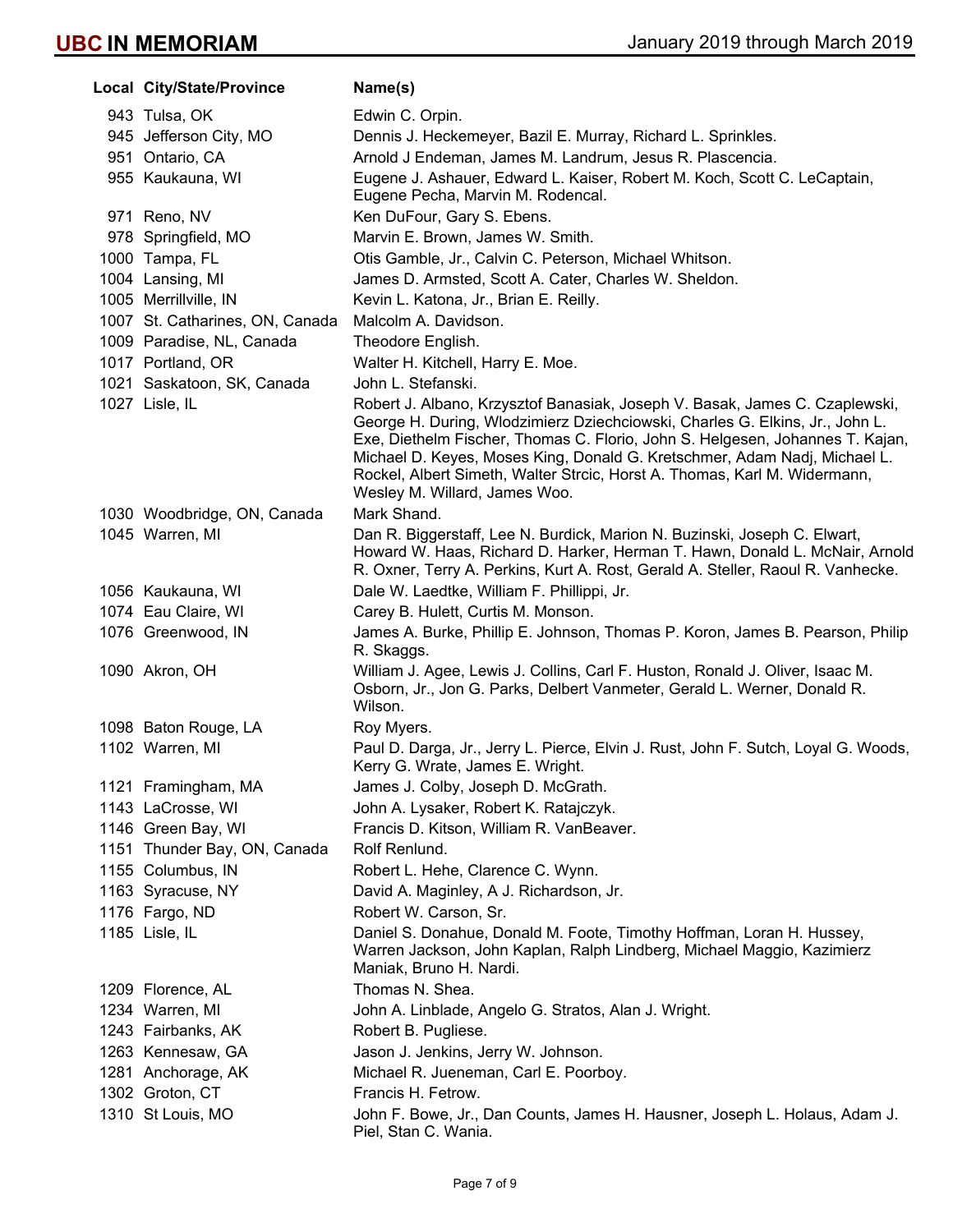| Local City/State/Province      | Name(s)                                                                                                                                                                                                                                                                                                                                                                                                                                                                                        |
|--------------------------------|------------------------------------------------------------------------------------------------------------------------------------------------------------------------------------------------------------------------------------------------------------------------------------------------------------------------------------------------------------------------------------------------------------------------------------------------------------------------------------------------|
| 1319 Albuquerque, NM           | Gerald E. Barela, Murphy G. Benally, Robert Eshom, Vicente Gutierrez, James L.<br>Jarnagin, Jose G. Lopez, Terrance McThias, Dezmond J. Vasquez.                                                                                                                                                                                                                                                                                                                                               |
| 1325 Edmonton, AB, Canada      | Issack F. Ali, William D. Champion, Donald I. MacKay, Keith B. Macleod, Louis<br>Menard, Nicholas Pacholuk, Douglas A. Toomey.                                                                                                                                                                                                                                                                                                                                                                 |
| 1370 Prince George, BC, Canada | Paul R. Goddard.                                                                                                                                                                                                                                                                                                                                                                                                                                                                               |
| 1382 Rochester, MN             | Laurence Crowson, John E. Sneve, James W. Ziegler.                                                                                                                                                                                                                                                                                                                                                                                                                                             |
| 1386 Hanwell, NB, Canada       | Felicien Despres, Keith B. Estey, Dale N. Robertson, Amand K. Savoie.                                                                                                                                                                                                                                                                                                                                                                                                                          |
| 1410 Kingston, ON, Canada      | Murray J. Wilson.                                                                                                                                                                                                                                                                                                                                                                                                                                                                              |
| 1421 Arlington, TX             | William C. Almony, Jimmy R. Lewis, Sr.                                                                                                                                                                                                                                                                                                                                                                                                                                                         |
| 1445 Topeka, KS                | Robert E. Thiry.                                                                                                                                                                                                                                                                                                                                                                                                                                                                               |
| 1460 Edmonton, AB, Canada      | Charles A. Joseph, Blaine Weigel.                                                                                                                                                                                                                                                                                                                                                                                                                                                              |
| 1488 Merrill, WI               | Everett L. Heslip.                                                                                                                                                                                                                                                                                                                                                                                                                                                                             |
| 1503 Oregon City, OR           | Fred D. Bieren, Jon T. Sibrel.                                                                                                                                                                                                                                                                                                                                                                                                                                                                 |
| 1510 Escanaba, MI              | Donald G. Magnuson, William G. Schmidt, David E. Smielewski, Jr.                                                                                                                                                                                                                                                                                                                                                                                                                               |
| 1529 Kansas City, MO           | Ronald C. Atcheson, Roger Campbell, Jess R. Pittman, Jr.                                                                                                                                                                                                                                                                                                                                                                                                                                       |
| 1541 Delta, BC, Canada         | Josef Hasenauer.                                                                                                                                                                                                                                                                                                                                                                                                                                                                               |
| 1554 Hermitage, TN             | Jimmy N. Cheek.                                                                                                                                                                                                                                                                                                                                                                                                                                                                                |
| 1556 New York, NY              | Chris Anderson, Peter Baglio, Jr., Christopher A. Barbera, Craig Bennett, Tullio<br>Cavosi, Joseph W. Dooling, Eric Hansen, William K. Hayes, Michael J.<br>Heffernan, Jr., Vincent A. Lucido, Horton Pearson, Jose R. Perez, Alfonso<br>Ramos, Peter Vallone, Cornelio Viola.                                                                                                                                                                                                                 |
| 1588 Sydney, NS, Canada        | Melvin Peach.                                                                                                                                                                                                                                                                                                                                                                                                                                                                                  |
| 1592 Sarnia, ON, Canada        | Bradley McMeekin.                                                                                                                                                                                                                                                                                                                                                                                                                                                                              |
| 1596 St Louis, MO              | Mark W. Carroll, Jack L. Donton, Scott A. Frenzel, Theodore J. Gorski, Jr., Frank<br>J. Laramie, Richard W. Lawson, Lawrence M. Novak, Robert C. Rauch, Ray<br>Roberson, Michael J. Wieck.                                                                                                                                                                                                                                                                                                     |
| 1598 Victoria, BC, Canada      | Stefan Dvorsky.                                                                                                                                                                                                                                                                                                                                                                                                                                                                                |
| 1599 Redding, CA               | James Winton, Jr.                                                                                                                                                                                                                                                                                                                                                                                                                                                                              |
| 1607 Whittier, CA              | Elliot Anderson, William F. Gonzales, Mathew N. Montee, David M. Shaw, Glenn<br>C. White.                                                                                                                                                                                                                                                                                                                                                                                                      |
| 1650 Lexington, KY             | John M. Latham.                                                                                                                                                                                                                                                                                                                                                                                                                                                                                |
| 1669 Thunder Bay, ON, Canada   | Wayne Carlson, Adrian M. Perreault.                                                                                                                                                                                                                                                                                                                                                                                                                                                            |
| 1693 Lisle, IL                 | David L. Barnes, James A. Caturano, August J. Coats, Howard M. Davis, Dennis<br>P. Farrell, David A. Gilbert, Michael Gocal, Ronald E. Jones, Sr., William E.<br>Kelley, Clifton L. Kerley, Stanley D. King, Ed Kupferschmid, Larry J. Riva, Robert<br>P. Rudowicz, Theodore P. Strom, Robert M. Timko.                                                                                                                                                                                        |
| 1770 Cape Girardeau, MO        | Eddie D. Shackles.                                                                                                                                                                                                                                                                                                                                                                                                                                                                             |
| 1795 Farmington, MO            | Jack V. Mullins.                                                                                                                                                                                                                                                                                                                                                                                                                                                                               |
| 1809 Oakland Park, FL          | Robert A. Green, William James, Jose R. Vila.                                                                                                                                                                                                                                                                                                                                                                                                                                                  |
| 1836 Russellville, AR          | Glennard Brown.                                                                                                                                                                                                                                                                                                                                                                                                                                                                                |
| 1839 Pacific, MO               | Irvin Busse, Matthew T. Cooksey, Jacob S. Houston, Gary D. Howell, Vernon G.<br>Lottmann, Richard A. Newbanks, Donald E. Oetterer, Lloyd K. Sharp, Edward<br>Wellenkamp, Carl Willoughby, Jr., Leward E. Winter, Edward Winzen.                                                                                                                                                                                                                                                                |
| 1846 Metairie, LA              | Kirk P. Reulet.                                                                                                                                                                                                                                                                                                                                                                                                                                                                                |
| 1847 St. Paul, MN              | Arthur Skibsted.                                                                                                                                                                                                                                                                                                                                                                                                                                                                               |
| 1889 Lisle, IL                 | Scott R. Baldwin, Eliphaz P. Bartow, Ronald E. Capron, James E. Carlson,<br>Robert R. Dahlin, Odell Deberry, Julian T. Dwiggins, Dan L. Fink, Ramon Garcia,<br>Heinz B. Heggemann, Donald S. Hilliard, George T. Ivey, Alfred W. Johnson,<br>Robert W. Keller, David E. Kinst, Leroy H. Laechelt, Anthony V. Medina, Anthony<br>A. Mondo, Jr., Robert Nachreiner, Leroy R. Radensleben, Clyde C. Singer, Roy J.<br>Smith, Chester Sroka, Carl K. Stran, David R. Tampier, Carroll D. Wienecke. |
| 1905 Orlando, FL               | Douglas M. Damron, Dominic T. Ficarrotta, Russell E. McCrackan, Donald A.<br>Ross, Kenneth E. Rowland.                                                                                                                                                                                                                                                                                                                                                                                         |